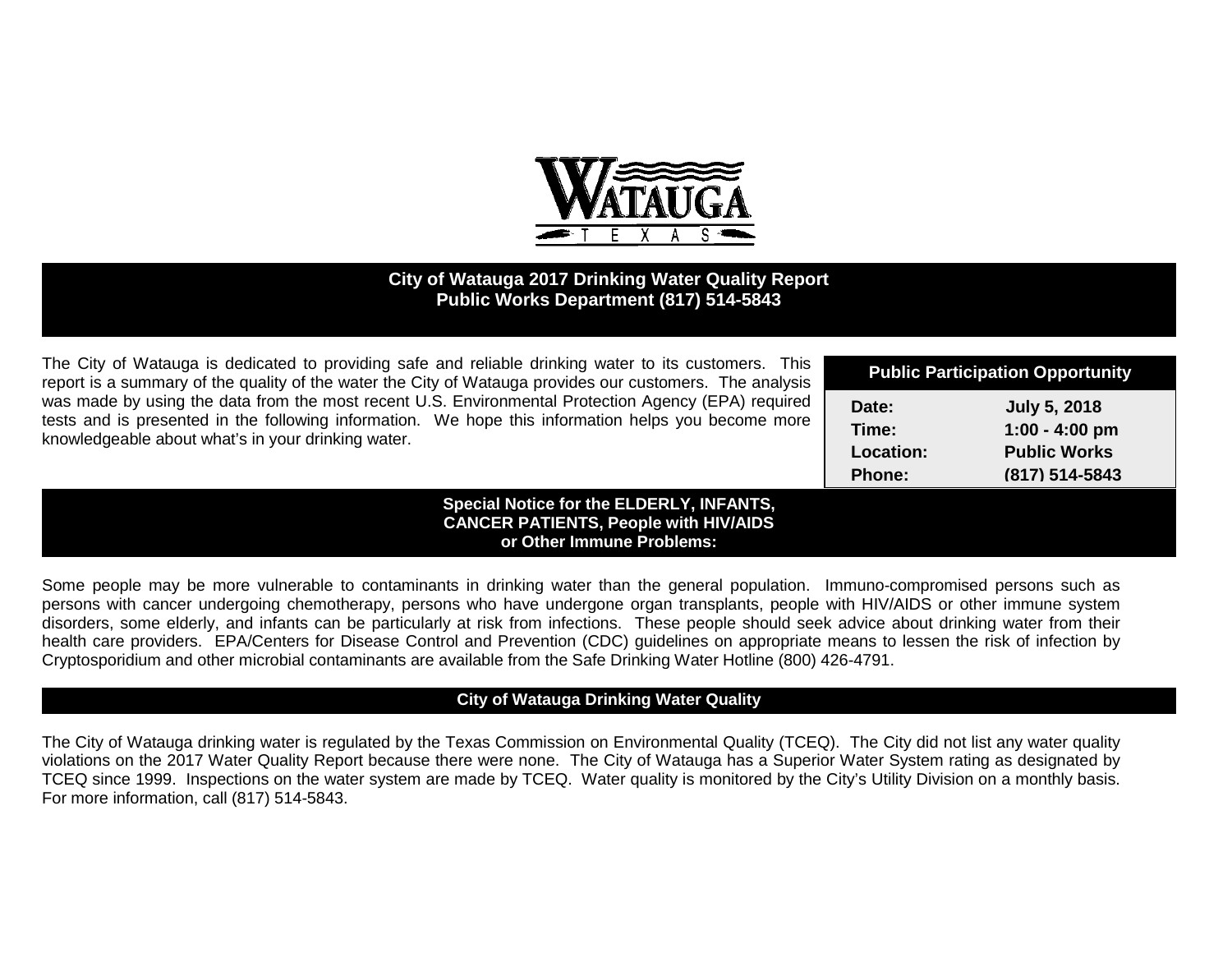## **En Español**

Este reporte incluye informacion importante sobre la agua para tomar. Si tiene preguntas o discusiones sobre este reporte en español, favor de llamar al tel. (817) 514-5838 para hablar con una persona bilingue en español.

#### **Where do we get our drinking water?**

Our drinking water is obtained from surface water resources. The sources of our drinking water come from Fort Worth. They include Lake Bridgeport, Eagle Mountain Lake, Lake Worth, Lake Benbrook, Cedar Creek Reservoir and Richland-Chambers Reservoir. TCEQ will be reviewing all of Texas' drinking water sources. It is important to protect your drinking water by protecting your water source.

## **About the following pages**

The pages that follow list all of the federally regulated or monitored constituents, which have been found in your drinking water. U.S. EPA requires water systems to test up to 97 constituents.

#### **Secondary Constituents**

Many constituents such as calcium, sodium, or iron which are often found in drinking water, can cause taste, color and odor problems. The taste and odor constituents are called secondary constituents and are regulated by the State of Texas, not EPA. These constituents are not causes for health concerns. Therefore, secondary constituents are not required to be reported in this document, but they may greatly affect the appearance and taste of your water.

#### **ALL drinking water may contain contaminants**

You may be more vulnerable than the general population to certain microbial contaminants, such as Cryptosporidium, in drinking water. Infants, some elderly, or immunocompromised persons such as those undergoing chemotherapy for cancer; persons who have undergone organ transplants; those who are undergoing treatment with steroids; and people with HIV/AIDS or other immune system disorders, can be particularly at risk from infections. You should seek advice about drinking water from your physician or health care providers. Additional guidelines on appropriate means to lessen the risk of infection by Cryptosporidium are available from the Safe Drinking Water Hotline (800-426-4791).

#### **Water Sources**

The sources of drinking water (both tap water and bottled water) include rivers, lakes, streams, ponds, reservoirs, springs, and wells. As water travels over the surface of the land or through the ground, it dissolves naturally-occurring minerals and, in some cases, radioactive material, and can pick up substances resulting from the presence of animals or from human activity.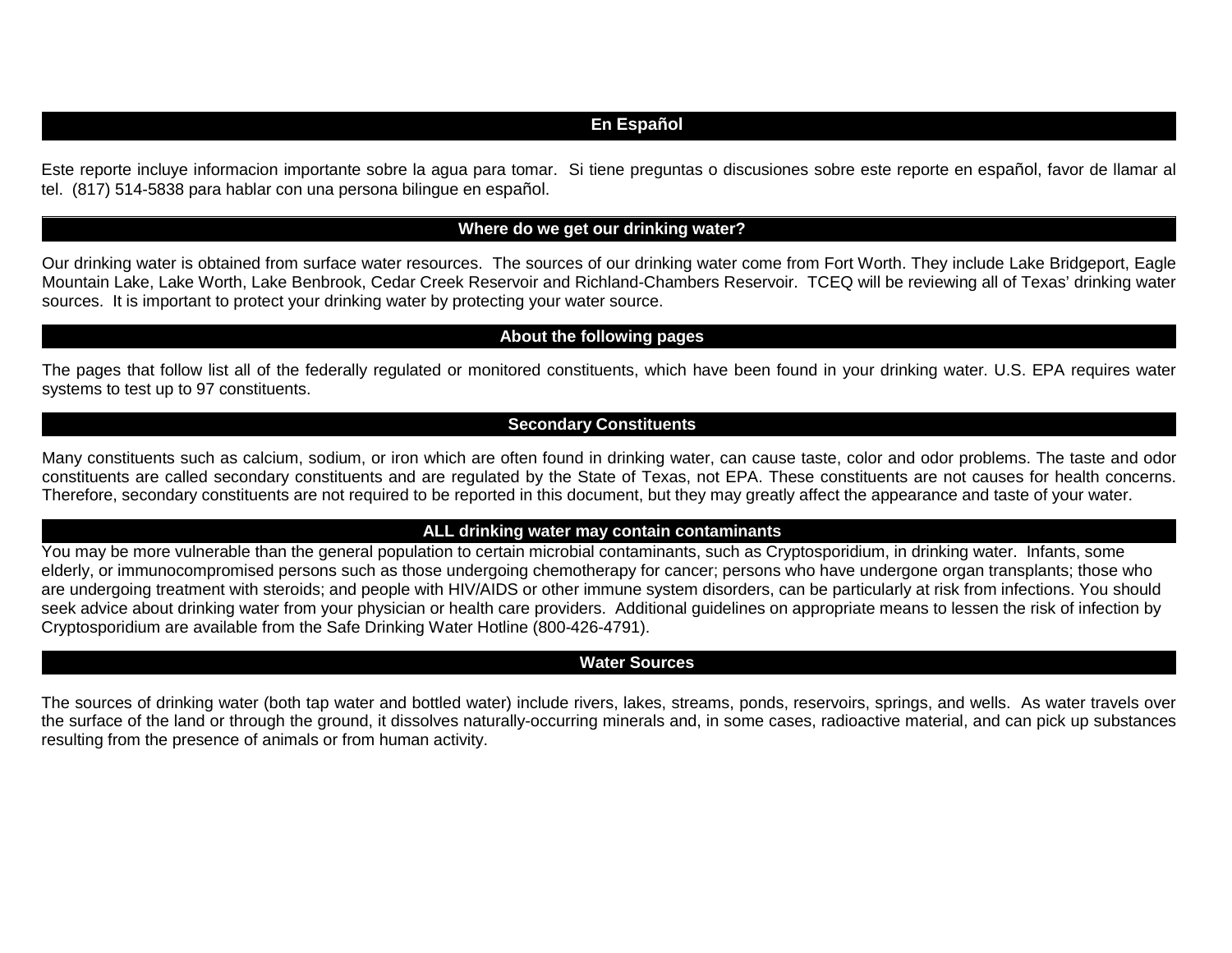#### **TCEQ Assessed Source Water**

The Texas Commission on Environmental Quality conducted a source water assessment of our water supply lakes. The Fort Worth water system was determined to be susceptible to some contaminants, using criteria developed by TCEQ in its federally approved source water assessment program.

The City of Fort Worth uses surface water from Lake Worth, Eagle Mountain Lake, Lake Bridgeport, Richland Chambers Reservoir, Cedar Creek Reservoir, Lake Benbrook and the Clear Fork Trinity River. The Texas Commission on Environmental Quality (TCEQ) completed an assessment of the Fort Worth's source waters. TCEQ classified the risk to our source waters as highly susceptible to some contaminants, which means there are activities near the source water or watershed that make it very likely chemical constituents may come into contact with the source water. It does not mean that there are any health risks present.

The Trinity River Authority (TRA) uses surface water from Lake Arlington. A Source Water Susceptibility Assessment for your drinking water source is currently being updated by the Texas Commission on Environmental Quality (TCEQ). This information describes the susceptibility and types of constituents that may come into contact with your drinking water source based on human activities and natural conditions.

The assessment report consists of maps showing the assessment area, an inventory of known land use activities of concern and documentation of specific contaminants of concern. The report is available by contacting the Fort Worth Water Department office at 1000 Throckmorton Street in Fort Worth, Texas or the Trinity River Authority at 11201 Trinity Boulevard in Euless, Texas.

Further details about sources and source water assessments are available in Drinking Water Watch at: http://dww.tceq.state.tx.us/DWW/.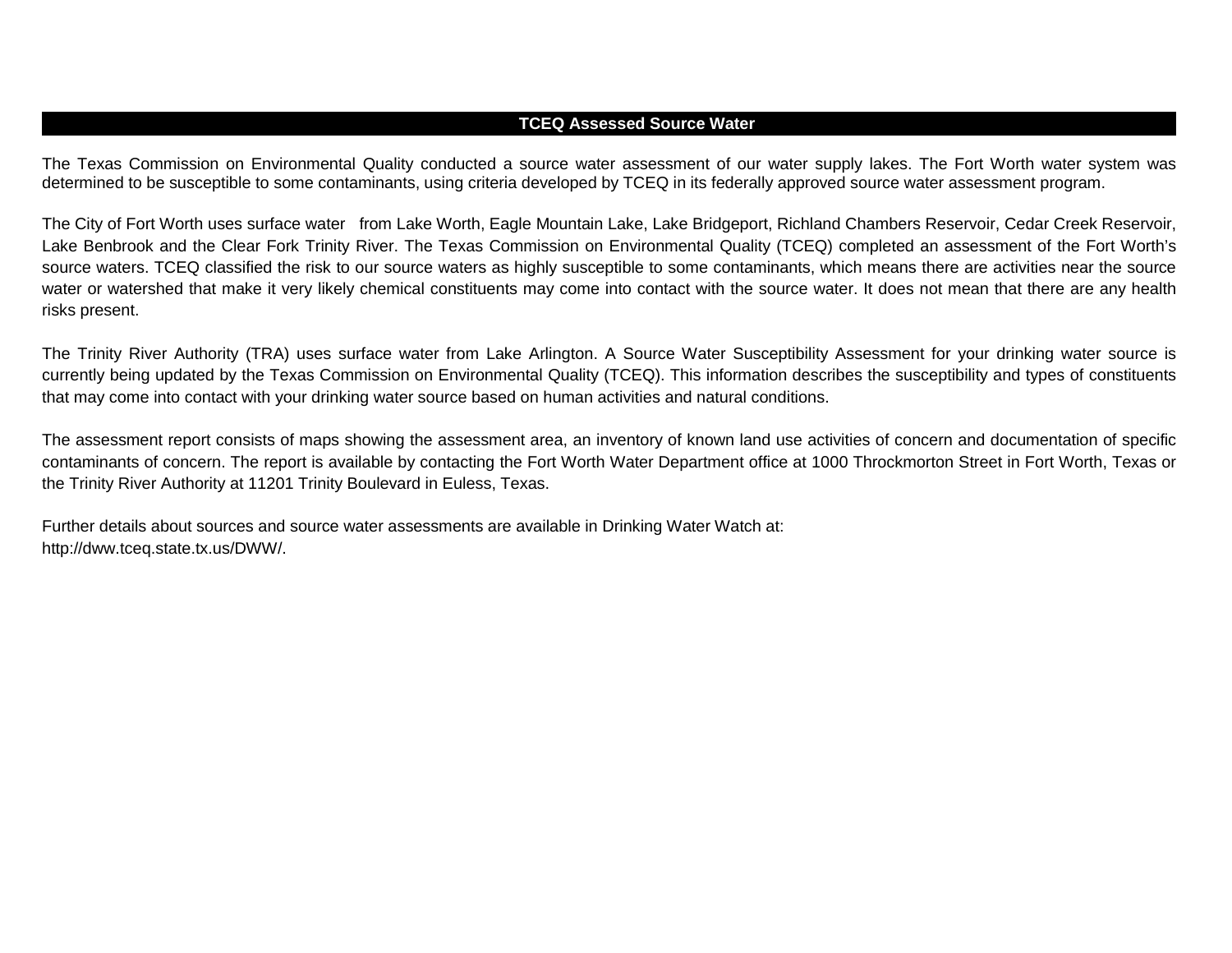### **CITY OF WATAUGA 2017 DATA**

### **2017 Consumer Confidence Report for Public Water System CITY OF WATAUGA**

**Definitions and Abbreviations:** The following tables contain scientific terms and measures, some of which may require explanation.

**Action Level**: The concentration of a contaminant which, if exceeded, triggers treatment or other requirements which a water system must follow.

Action Level Goal (ALG): The level of a contaminant in drinking water below which there is no known or expected risk to health. ALGs allow for a margin of safety.

**Avg**: Regulatory compliance with some MCLs are based on running annual average of monthly samples.

Level 1 Assessment: A Level 1 assessment is a study of the water system to identify potential problems and determine (if possible) why total coliform bacteria have been found in our water system.

Level 2 Assessment: A Level 2 assessment is a very detailed study of the water system to identify potential problems and determine (if possible) why an E. coli MCL violation has occurred and/or why total coliform bacteria have been found in our water system on multiple occasions.

**Maximum Contaminant Level or MCL**: The highest level of a contaminant that is allowed in drinking water. MCLs are set as close to the MCLGs as feasible using the best available treatment technology.

**Maximum Contaminant Level Goal or MCLG**: The level of a contaminant in drinking water below which there is no known or expected risk to health. MCLGs allow for a margin of safety.

**Maximum residual disinfectant level or MRDL**: The highest level of a disinfectant allowed in drinking water. There is convincing evidence that addition of a disinfectant is necessary for control of microbial contaminants.

**Maximum residual disinfectant level goal or MRDLG**: The level of a drinking water disinfectant below which there is no known or expected risk to health. MRDLGs do not reflect the benefits of the use of disinfectants to control microbial contaminants.

- **MFL** million fibers per liter (a measure of asbestos)
- **mrem**: millirems per year (a measure of radiation absorbed by the body)
- **na**: not applicable.
- **NTU** nephelometric turbidity units (a measure of turbidity)
- **pCi/L** picocuries per liter (a measure of radioactivity)
- **ppb**: micrograms per liter or parts per billion or one ounce in 7,350,000 gallons of water.
- **ppm**: milligrams per liter or parts per million or one ounce in 7,350 gallons of water.
- **ppq** parts per quadrillion, or picograms per liter (pg/L)
- **ppt** parts per trillion, or nanograms per liter (ng/L)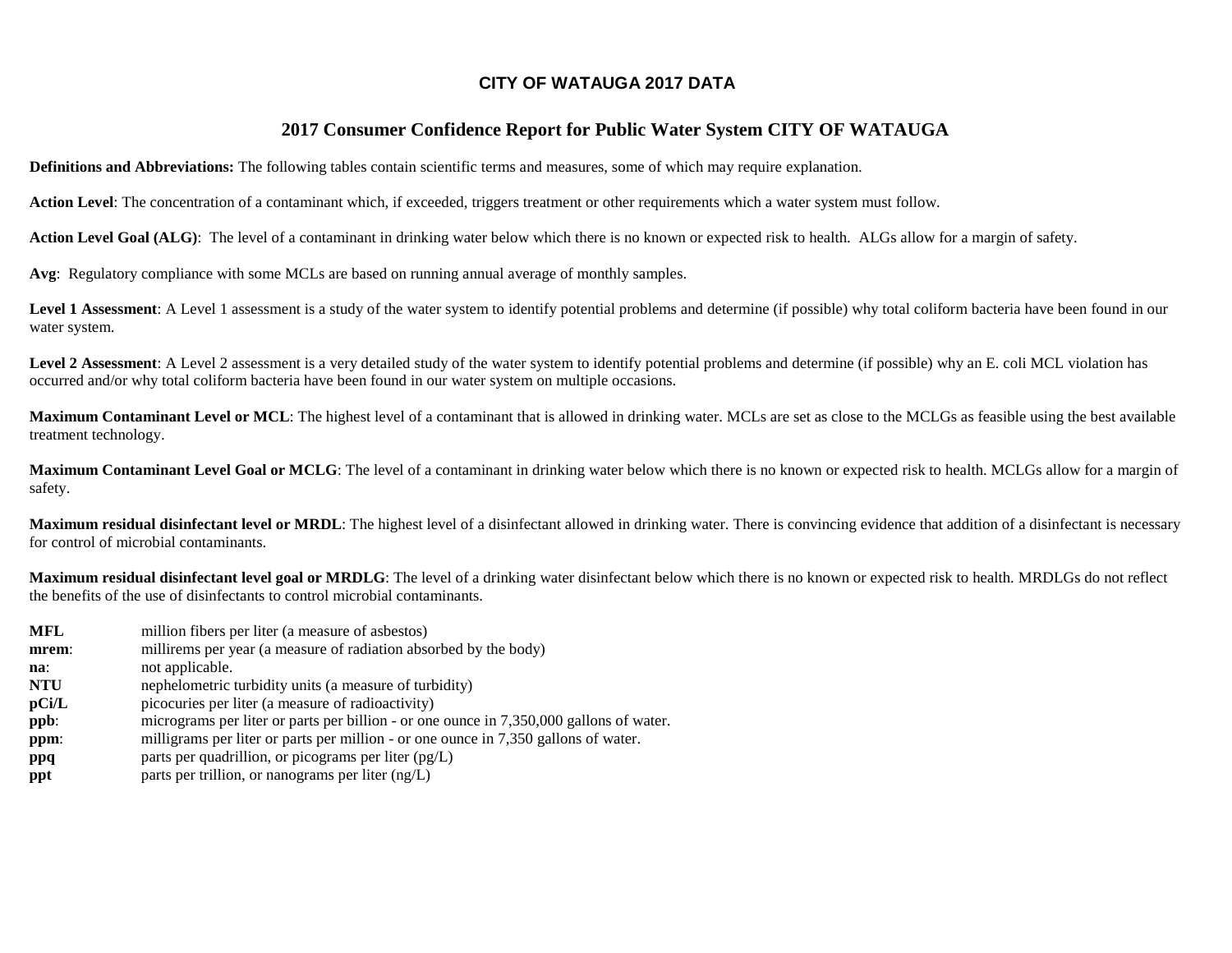## **Information about your Drinking Water**

Contaminants that may be present in source water include:

- Microbial contaminants, such as viruses and bacteria, which may come from sewage treatment plants, septic systems, agricultural livestock operations, and wildlife.

- Inorganic contaminants, such as salts and metals, which can be naturally-occurring or result from urban storm water runoff, industrial or domestic wastewater discharges, oil and gas production, mining, or farming.

- Pesticides and herbicides, which may come from a variety of sources such as agriculture, urban storm water runoff, and residential uses.

- Organic chemical contaminants, including synthetic and volatile organic chemicals, which are by-products of industrial processes and petroleum production, and can also come from gas stations, urban storm water runoff, and septic systems.

- Radioactive contaminants, which can be naturally-occurring or be the result of oil and gas production and mining activities.

In order to ensure that tap water is safe to drink, EPA prescribes regulations which limit the amount of certain contaminants in water provided by public water systems. FDA regulations establish limits for contaminants in bottled water which must provide the same protection for public health.

Contaminants may be found in drinking water that may cause taste, color, or odor problems. These types of problems are not necessarily causes for health concerns. For more information on taste, odor, or color of drinking water, please contact the system's business office.

If present, elevated levels of lead can cause serious health problems, especially for pregnant women and young children. Lead in drinking water is primarily from materials and components associated with service lines and home plumbing. We are responsible for providing high quality drinking water, but we cannot control the variety of materials used in plumbing components. When your water has been sitting for several hours, you can minimize the potential for lead exposure by flushing your tap for 30 seconds to 2 minutes before using water for drinking or cooking. If you are concerned about lead in your water, you may wish to have your water tested. Information on lead in drinking water, testing methods, and steps you can take to minimize exposure is available from the Safe Drinking Water Hotline or at http:/www.epa.gov/safewater/lead.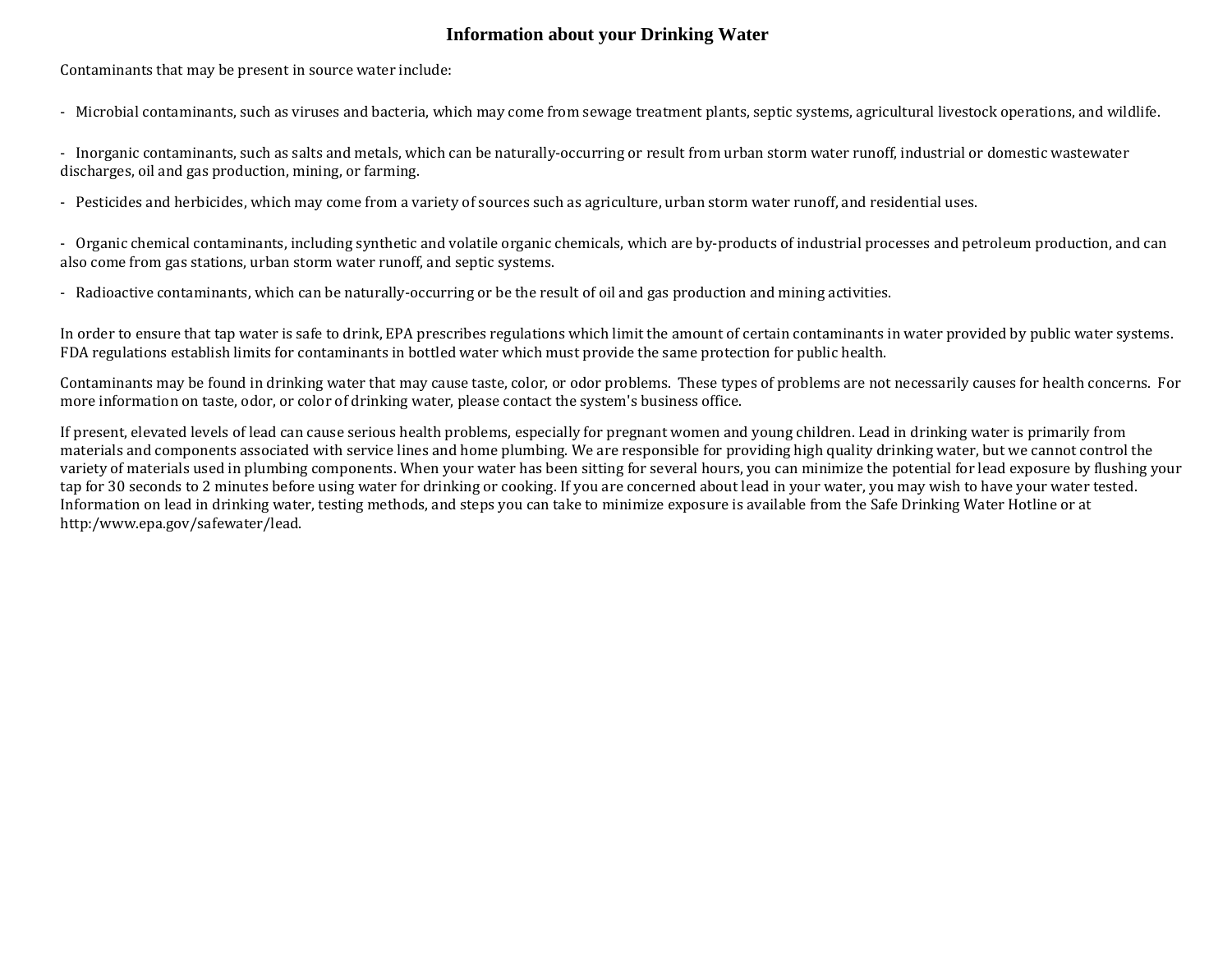## **What's in the water?**

**The following charts list the contaminants that require monitoring or are regulated and were detected in Watauga and Fort Worth water. The data included is from calendar year 2017 unless otherwise indicated.**

## **Watauga Water Quality Data Report 2017**

## **Coliform Bacteria**

| Maximum<br>Contaminant Level<br>Goal | Total Coliform<br>Maximum<br>Contaminant<br>Level | Highest No. of<br>Positive | Fecal Coliform or E.<br>Coli Maximum<br>Contaminant Level | Total No. of Positive E.<br>Coli or Fecal Coliform<br>Samples | Violation | Likely Source of Contamination        |
|--------------------------------------|---------------------------------------------------|----------------------------|-----------------------------------------------------------|---------------------------------------------------------------|-----------|---------------------------------------|
| 0                                    | 1 positive<br>monthly sample.                     |                            |                                                           | 0                                                             | N         | Naturally present in the environment. |

| <b>Lead and Copper</b> | Date Sampled | <b>MCLG</b>      | <b>Action Level</b><br>(AL) | 90th<br>Percentile | # Sites Over<br>AL | <b>Units</b> | <b>Violation</b> | <b>Likely Source of Contamination</b>                                                                         |
|------------------------|--------------|------------------|-----------------------------|--------------------|--------------------|--------------|------------------|---------------------------------------------------------------------------------------------------------------|
| Copper                 | 09/13/2016   | 1.3              | 1.3                         | 0.49               | $\theta$           | ppm          | N                | Erosion of natural deposits; Leaching<br>from wood preservatives; Corrosion<br>of household plumbing systems. |
| Lead                   | 9/13/2016    | $\boldsymbol{0}$ | .015                        | $\boldsymbol{0}$   | $\theta$           | ppb          | ${\bf N}$        | Corrosion of household plumbing<br>systems: erosion of natural deposits                                       |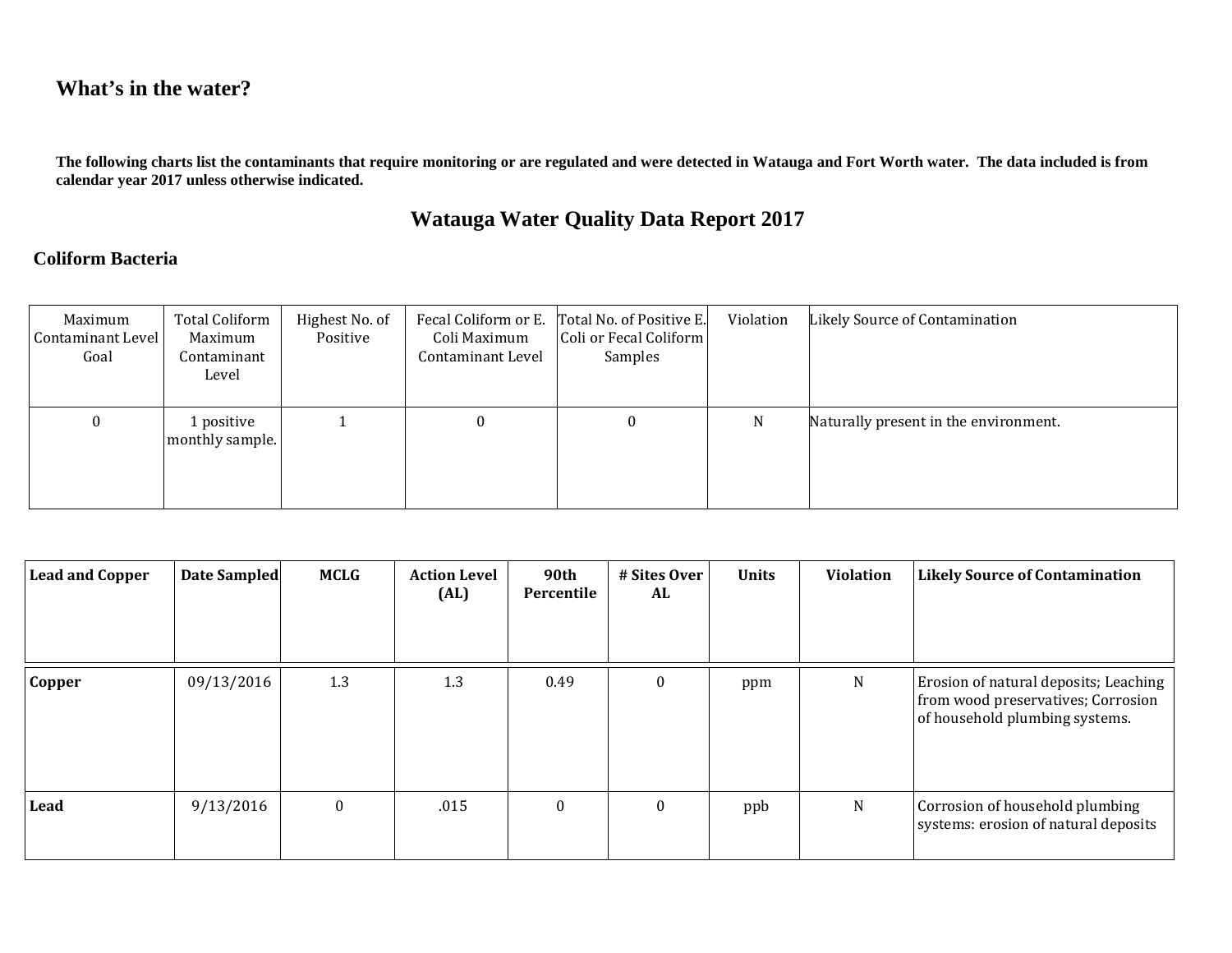# **2017 Water Quality Test Results**

| <b>Disinfection By-</b><br><b>Products</b>                                                                                                          | <b>Collection</b><br>Date                                                                                                                           | <b>Highest Level</b><br>or Average<br><b>Detected</b> | Range of<br><b>Individual</b><br><b>Samples</b> | <b>MCLG</b>              | <b>MCL</b> | <b>Units</b> | <b>Violation</b> | <b>Likely Source of Contamination</b>             |  |  |
|-----------------------------------------------------------------------------------------------------------------------------------------------------|-----------------------------------------------------------------------------------------------------------------------------------------------------|-------------------------------------------------------|-------------------------------------------------|--------------------------|------------|--------------|------------------|---------------------------------------------------|--|--|
| <b>Haloacetic Acids</b><br>(HAA5)                                                                                                                   | 2017                                                                                                                                                | 12                                                    | $3.8 - 16$                                      | No goal for the<br>total | 60         | ppb          | N                | By-product of drinking water<br>disinfection.     |  |  |
| '* The value in the Highest Level or Average Detected column is the highest average of all HAA5 sample results collected at a location over a year' |                                                                                                                                                     |                                                       |                                                 |                          |            |              |                  |                                                   |  |  |
| <b>Total</b><br><b>Trihalomethanes</b>                                                                                                              | 2017                                                                                                                                                | 16                                                    | $4.9 - 35.6$                                    | No goal for the<br>total | 80         | ppb          | N                | By-product of drinking water<br>disinfection.     |  |  |
|                                                                                                                                                     | '* The value in the Highest Level or Average Detected column is the highest average of all TTHM sample results collected at a location over a year' |                                                       |                                                 |                          |            |              |                  |                                                   |  |  |
| Inorganic                                                                                                                                           | <b>Collection</b>                                                                                                                                   | <b>Highest Level</b>                                  | Range of                                        | <b>MCLG</b>              | <b>MCL</b> | <b>Units</b> |                  | <b>Violation   Likely Source of Contamination</b> |  |  |

| -----------<br><b>Contaminants</b> | Date | or Average<br><b>Detected</b> | <b>Individual</b><br><b>Samples</b> |    |    |     |   | -------------------                                                                                |
|------------------------------------|------|-------------------------------|-------------------------------------|----|----|-----|---|----------------------------------------------------------------------------------------------------|
| Nitrate [measured as<br>Nitrogen]  | 2017 |                               | $0.259 - 0.734$                     | 10 | 10 | ppm | N | Runoff from fertilizer use; Leaching from<br>septic tanks, sewage; Erosion of natural<br>deposits. |
| Nitrite [measured as<br>Nitrogen]  | 2017 | 0.306                         | $0.194 - 0.306$                     |    |    | ppm | N | Runoff from fertilizer use; Leaching from<br>septic tanks, sewage; Erosion of natural<br>deposits. |

## **Disinfectant Residual**

| <b>Disinfectant</b><br>Residual | Year | <b>Average Level</b> | <b>Range of</b><br>Levels<br><b>Detected</b> | <b>MRDL</b> | <b>MRDLG</b> | Unit of<br><b>Measure</b> | Violation<br>(Y/N) | Source in Drinking Water                    |
|---------------------------------|------|----------------------|----------------------------------------------|-------------|--------------|---------------------------|--------------------|---------------------------------------------|
| <b>Chloramines</b>              | 2017 | 2.44                 | $0.57 - 3.2$                                 |             |              | ppm                       | N                  | Water additive used to control<br>microbes. |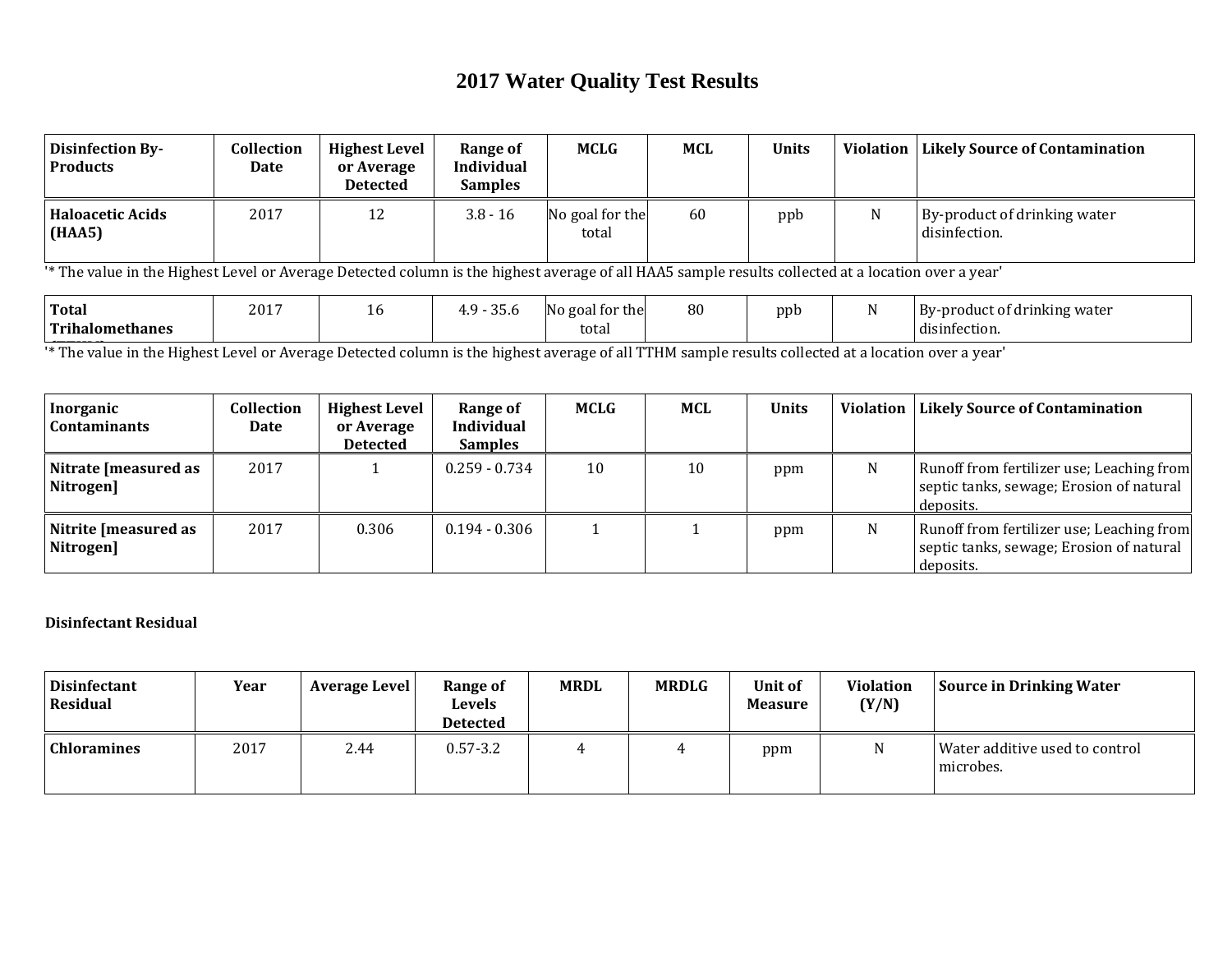## **Other explanations**

**Level 1 assessment**: A study of the water system to identify potential problems and determine (if possible) why total coliform bacteria were found.

Level 2 assessment: A very detailed study of the water system to identify potential problems and determine (if possible) why an Escherichia coli (E. coli) maximum contaminant level (MCL) violation has occurred and/ or why total coliform bacteria were found on multiple occasions.

The City of Watauga did not have to perform a Level 1 or Level 2 assessment in the year 2017

## **"City of Watauga's Unregulated Contaminant Monitoring Rule (UCMR 3) Information" Data gathering to determine if more regulation needed**

Water utilities in the United States monitor for more than 100 contaminants and must meet 91 regulations for water safety and quality.

But should other contaminates be regulated? The 1996 Safe Drinking Water Act amendments require that once every five years EPA issue a new list of no more than 30 unregulated contaminants to be monitoring by public water systems. This monitoring provides a basis for future regulatory actions to protect public health.

The third Unregulated Contaminant Monitoring Rule includes assessment for 21 chemical contaminants, 7 hormones and two viruses. The virus testing did not impact the City of Watauga. This testing was limited to small groundwater systems that do not disinfect. UCMR benefits the environment and public health by providing EPA and other interested parties with scientifically valid data on the occurrence of these contaminants in drinking water.

Health information is necessary to know whether these contaminants pose a health risk. Public water systems will sample for these contaminants for four consecutive quarters from 2013 to 2015. City of Watauga's sampling occurred from February 2014 through November 2014.

|                                     | <b>UCMR3</b>              |                                      |               |            |                                                                                                                                                                                      |  |  |  |  |  |
|-------------------------------------|---------------------------|--------------------------------------|---------------|------------|--------------------------------------------------------------------------------------------------------------------------------------------------------------------------------------|--|--|--|--|--|
| Contaminant                         | Unit of<br><b>Measure</b> | Range of<br><b>Detections</b>        | 2014<br>Level | <b>MRL</b> | <b>Common Sources of Substances</b>                                                                                                                                                  |  |  |  |  |  |
| Vanadium                            | ppb                       | $0.56$ to 1.5                        | 1.5           | 0.2        | Naturally-occurring elemental metal; used as vanadium pentoxide which is a chemical<br>intermediate and a catalyst                                                                   |  |  |  |  |  |
| Molybdenum                          | ppb                       | 1.6 to 1.9                           | 1.9           |            | Naturally-occurring element found in ores and present in plants, animals and bacterial;<br>commonly used form molybdenum trioxide used as a chemical reagent                         |  |  |  |  |  |
| Strontium                           | ppb                       | 264 to 314                           | 314           | 0.3        | Naturally-occurring element; historically, commercial use of strontium has been in the faceplate<br>class of cathode-ray tube televisions to block x-ray emissions                   |  |  |  |  |  |
| Chromium <sup>1</sup><br>Chromium-6 | ppb<br>ppb                | $< 0.2$ to 0.21<br>$< 0.03 - 0.0528$ | 0.21<br>0.028 | 0.2        | Naturally-occurring element; used in making steel and other alloys; chromium-3 or -6 forms are<br>used for chrome plating, dyes and pigments, leather tanning, and wood preservation |  |  |  |  |  |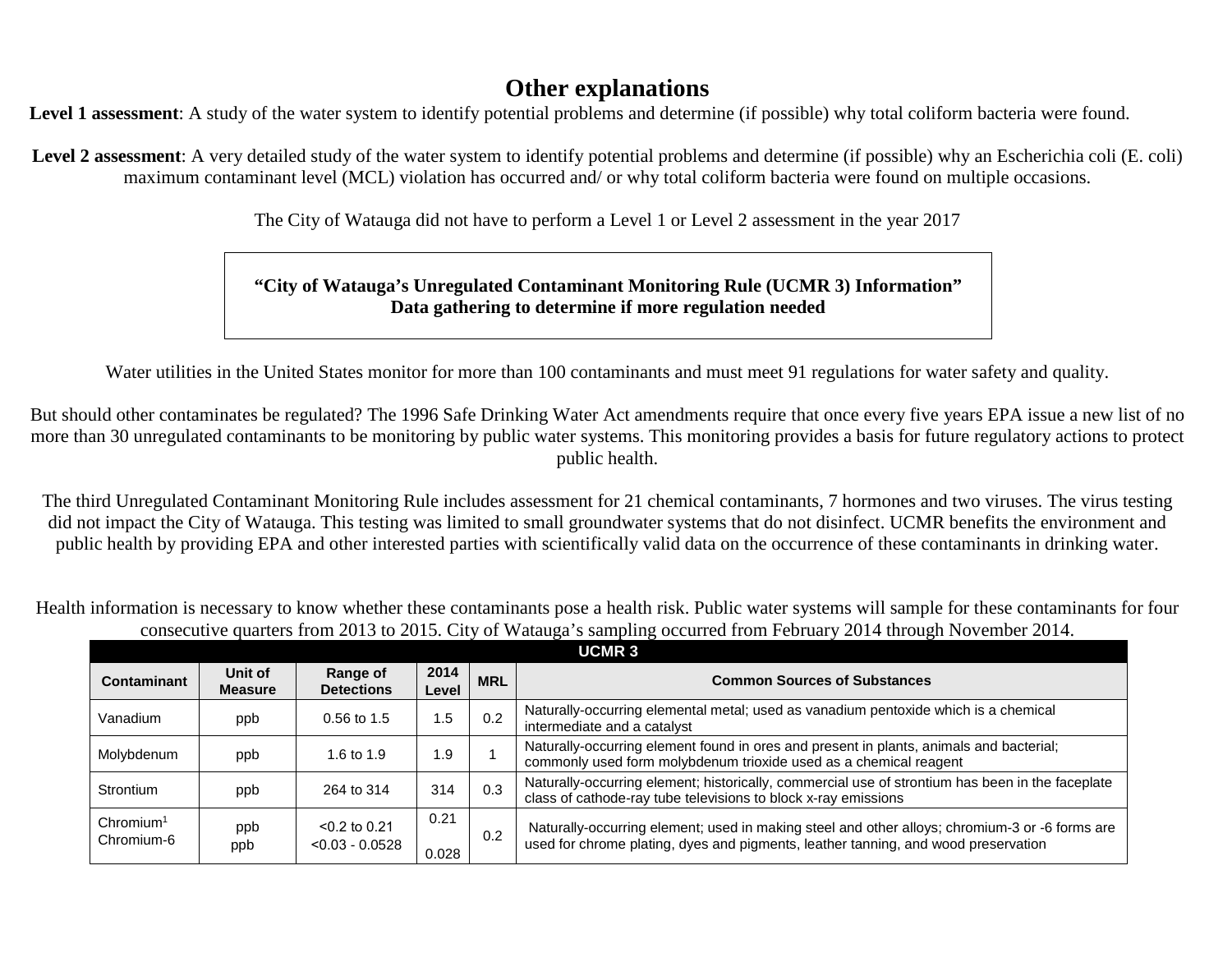**Total Chromium, the sum of chromium in all its valence states, is already regulated in drinking water. As part of UCMR 3, EPA requires testing for Total Chromium in the same samples used to test for Chromium 6, which is on the UCMR 3 list. The value differs from what is listed in the other table because of different sampling periods. The MCL for EPA's current total chromium regulation was determined based upon the health effects of Chromium 6.**

## **UCMR 3 contaminants not detected**

## **Chemicals**

| 1,2,3-trichloropropane                 | perfluorohexanesulfonic acid (PFHxS) |  |  |  |  |  |
|----------------------------------------|--------------------------------------|--|--|--|--|--|
| 1,3-butadiene                          | perfluoroheptanoic acid (PFHpA)      |  |  |  |  |  |
| chloromethane (methyl chloride)        | perfluorobutanesulfonic acid (PFBS)  |  |  |  |  |  |
| 1,1-dichloroethane                     |                                      |  |  |  |  |  |
| <b>bromomethane</b>                    | <b>Hormones</b>                      |  |  |  |  |  |
| chlorodifluoromethane (HCFC-22)        | $17$ -β-estradiol                    |  |  |  |  |  |
| <b>Bromochloromethane (Halon 1011)</b> | $17$ - $\alpha$ -ethynylestradiol    |  |  |  |  |  |
| 1,4-dioxane                            | estriol                              |  |  |  |  |  |
| cobalt                                 | equilin                              |  |  |  |  |  |
| perfluorooctanesulfonic acid (PFOS)    | estrone                              |  |  |  |  |  |
| perfluorooctanoic acid (PFOA)          | testosterone                         |  |  |  |  |  |
| perfluorononanoic acid (PFNA)          | 4-androstene-3,17-dione              |  |  |  |  |  |
| chlorate                               |                                      |  |  |  |  |  |

## **2017 Water loss Data**

**The City of Watauga had an estimated water loss of 27,973,128 gallons (4.15) % of water purchased). This loss is contributed to leaks, breaks, theft and inaccuracy of meters.**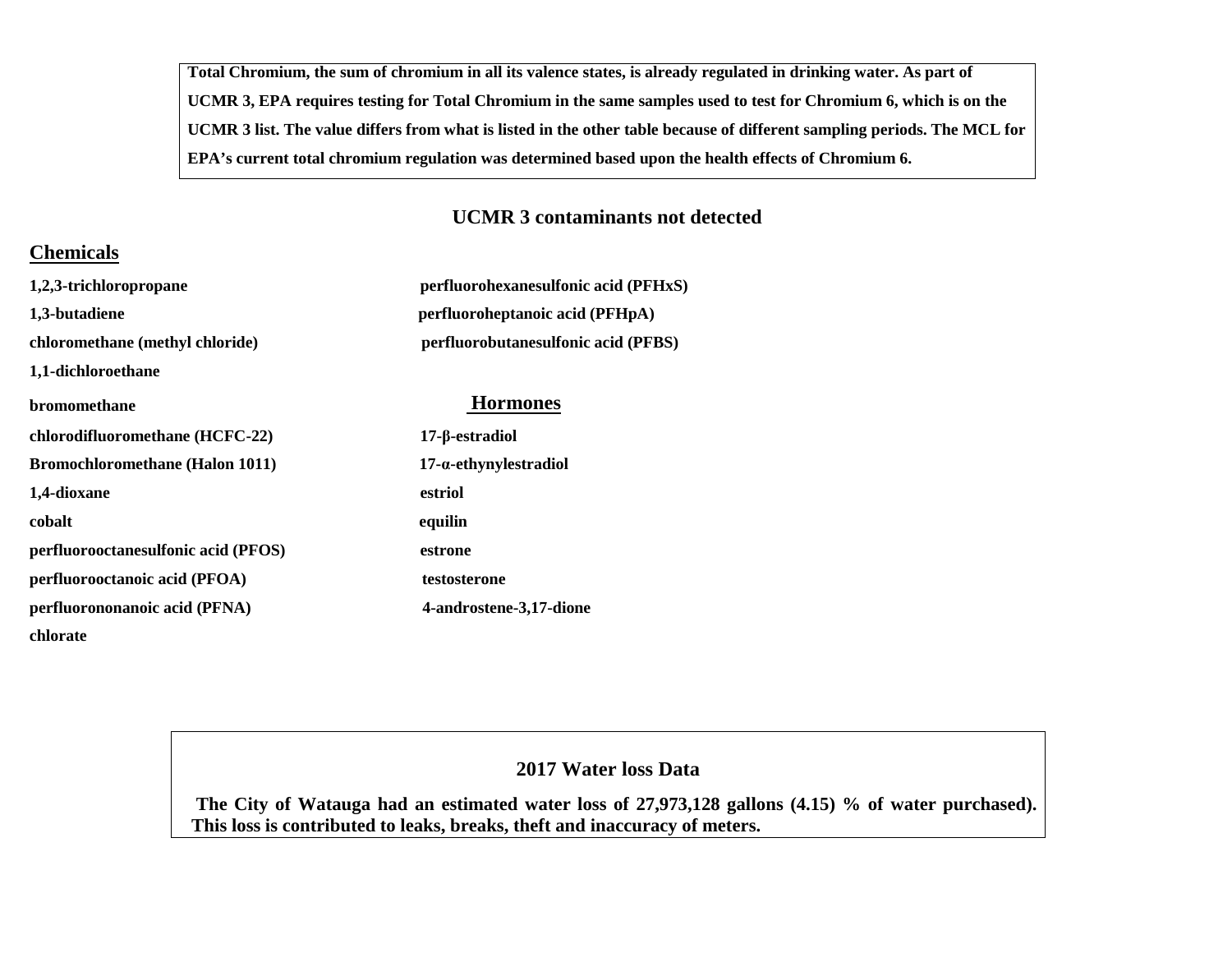| <b>Inorganic Contaminants</b> |                |                                                  |                                           |                                              |                |             |                           |                                                                                                                                    |
|-------------------------------|----------------|--------------------------------------------------|-------------------------------------------|----------------------------------------------|----------------|-------------|---------------------------|------------------------------------------------------------------------------------------------------------------------------------|
| Year or<br>Range              | Contaminant    | <b>Collection</b><br>Date                        | <b>Highest</b><br>Single<br><b>Sample</b> | Range of<br><b>levels</b><br><b>Detected</b> | <b>MCL</b>     | <b>MCLG</b> | Unit of<br><b>Measure</b> | <b>Source of Contaminant</b>                                                                                                       |
| 2017                          | <b>Barium</b>  | 5/11/2017                                        | 0.046                                     | $0.046 - 0.046$                              | $\overline{2}$ | 2           | ppm                       | Discharge of drilling waste;<br>discharge from metal refineries;<br>erosion of natural deposits                                    |
| 2017                          | Fluoride       | 5/11/2017                                        | 0.714                                     | $0.714 - 0.714$                              | 4              | 4           | ppm                       | Erosion of natural deposits;<br>water additive which promotes<br>strong teeth; discharge from<br>fertilizer and aluminum factories |
| 2017                          | <b>Nitrate</b> | 5/11/2017                                        | 0.145                                     | $0.145 - 0.145$                              | 10             | 10          | ppm                       | Runoff from fertilizer use; leaking<br>from septic tanks, sewage,<br>erosion of natural deposits                                   |
| Year or<br>Range              | Contaminant    | <b>Highest</b><br><b>Single</b><br><b>Sample</b> | <b>Range of Levels</b><br><b>Detected</b> |                                              | <b>MCL</b>     | <b>MCLG</b> | Unit of<br><b>Measure</b> | <b>Source of Contaminant</b>                                                                                                       |
| 2017                          | <b>Bromate</b> | $<$ 5                                            |                                           | $< 5 - < 5$                                  | $10*$          | $\Omega$    | ppb                       | By-product of drinking water<br>ozonation                                                                                          |

## **Trinity River Authority of Texas Tarrant County Water Supply Project – Regulated Contaminants**

\*Compliance is based on Running Average of monthly averages for Bromate at the end of each quarter, which was less than the 5 ppb for each quarter in 2017.

| Turbidity is a measure of the cloudiness of water. It is a good indicator of the effectiveness of the filtration system. |  |  |
|--------------------------------------------------------------------------------------------------------------------------|--|--|
|--------------------------------------------------------------------------------------------------------------------------|--|--|

| Year | <b>Contaminant</b> | <b>Highest Single</b><br><b>Measurement</b> | % of Samples $< 0.3$<br><b>NTU</b> | Range of<br>Levels<br><b>Detected</b> | <b>Units of Measure</b> | <b>Source of Contaminant</b> |
|------|--------------------|---------------------------------------------|------------------------------------|---------------------------------------|-------------------------|------------------------------|
| 2017 | urbidity           | 0.22                                        | 100                                | $0.12 - 0.22$                         | NTU                     | Soil runoff                  |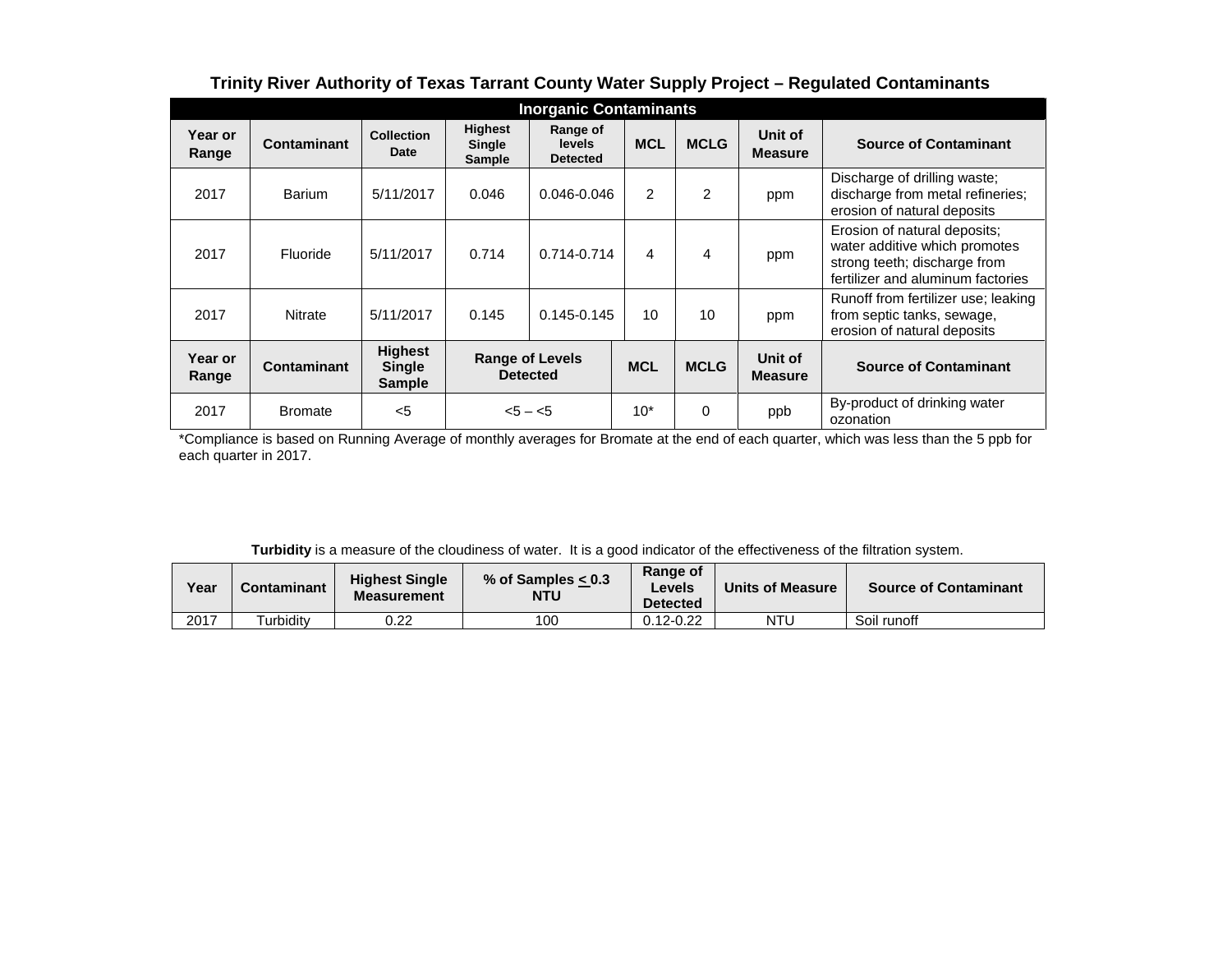## **Fort Worth Water Quality Data Report 2017**

| <b>Contaminant</b>                               | <b>Measure</b> | <b>MCL</b>     | 2017 Level                                                                           | Range of<br><b>Detects</b> | <b>MCLG</b>    | <b>Common Sources of</b><br><b>Substance in Drinking Water</b>                                                                                                 |
|--------------------------------------------------|----------------|----------------|--------------------------------------------------------------------------------------|----------------------------|----------------|----------------------------------------------------------------------------------------------------------------------------------------------------------------|
| Barium 1                                         | ppm            | $\overline{2}$ | 0.08                                                                                 | 0.06 to 0.08               | $\overline{2}$ | Discharge of drilling wastes; discharge<br>from metal refineries; erosion of<br>natural deposits                                                               |
| Beta particles &<br>Photon emitters <sup>2</sup> | pCi/L          | 50             | 5.6                                                                                  | 4.4 to 5.6                 | 0              | Decay of natural and man-made<br>deposits of certain minerals that<br>are radioactive and may emit forms<br>of radiation known as photon and<br>beta radiation |
| Fluoride                                         | ppm            | 4              | 0.66                                                                                 | $0.32$ to $0.66$           | 4              | Water additive which promotes strong<br>teeth; erosion of natural deposits;<br>discharge from fertilizer and aluminum<br>factories                             |
| Nitrate (measured<br>as Nitrogen)                | ppm            | 10             | 0.76                                                                                 | 0.13 to 0.76               | 10             | Runoff from fertilizer use; leaking from<br>septic tanks, sewage; erosion of<br>natural deposits                                                               |
| Nitrite <sup>3</sup> (measured<br>as Nitrogen)   | ppm            | 1              | 0.03                                                                                 | 0.01 to 0.03               | 1              | Runoff from fertilizer use; leaking from<br>septic tanks, sewage; erosion of<br>natural deposits                                                               |
| <b>Bromate</b>                                   | ppb            | 10             | $\overline{c}$                                                                       | 0 to 13                    | 0              | By-product of drinking water<br>disinfection                                                                                                                   |
| <b>Alpha Particles</b>                           | pCi/L          | 15             | $\overline{c}$                                                                       | $2 - 2$                    | N/A            | Erosion of natural deposits of certain<br>materials that are radioactive and may<br>emit forms of radiation known alpha<br>radiation.                          |
| Cyanide                                          | ppb            | 200            | 57.0                                                                                 | $0 - 57.0$                 | 200            | Discharge from plastic fertilizer<br>factories; discharge from steel and<br>metal factories.                                                                   |
| Arsenic                                          | ppb            | 10             | $\overline{2}$                                                                       | $0$ to $2$                 | $\Omega$       | Erosion of natural deposits; runoff from<br>orchards; runoff from glass and<br>electronics production waste.                                                   |
| Turbidity 1                                      | <b>NTU</b>     | <b>TT</b>      | 0.06<br>Highest single<br>result<br>99.8% Lowest<br>monthly % of<br>samples <0.3 NTU | N/A                        | N/A            | Soil runoff                                                                                                                                                    |
| <b>Contaminants</b>                              | High           | Low            | Average                                                                              | <b>MCL</b>                 | <b>MCLG</b>    | <b>Common Sources of</b><br><b>Substance in Drinking Water</b>                                                                                                 |
| <b>Total Organic</b><br>Carbon                   | 1              | 1              | 1                                                                                    | $TT = %$<br>removal        | N/A            | Naturally occurring                                                                                                                                            |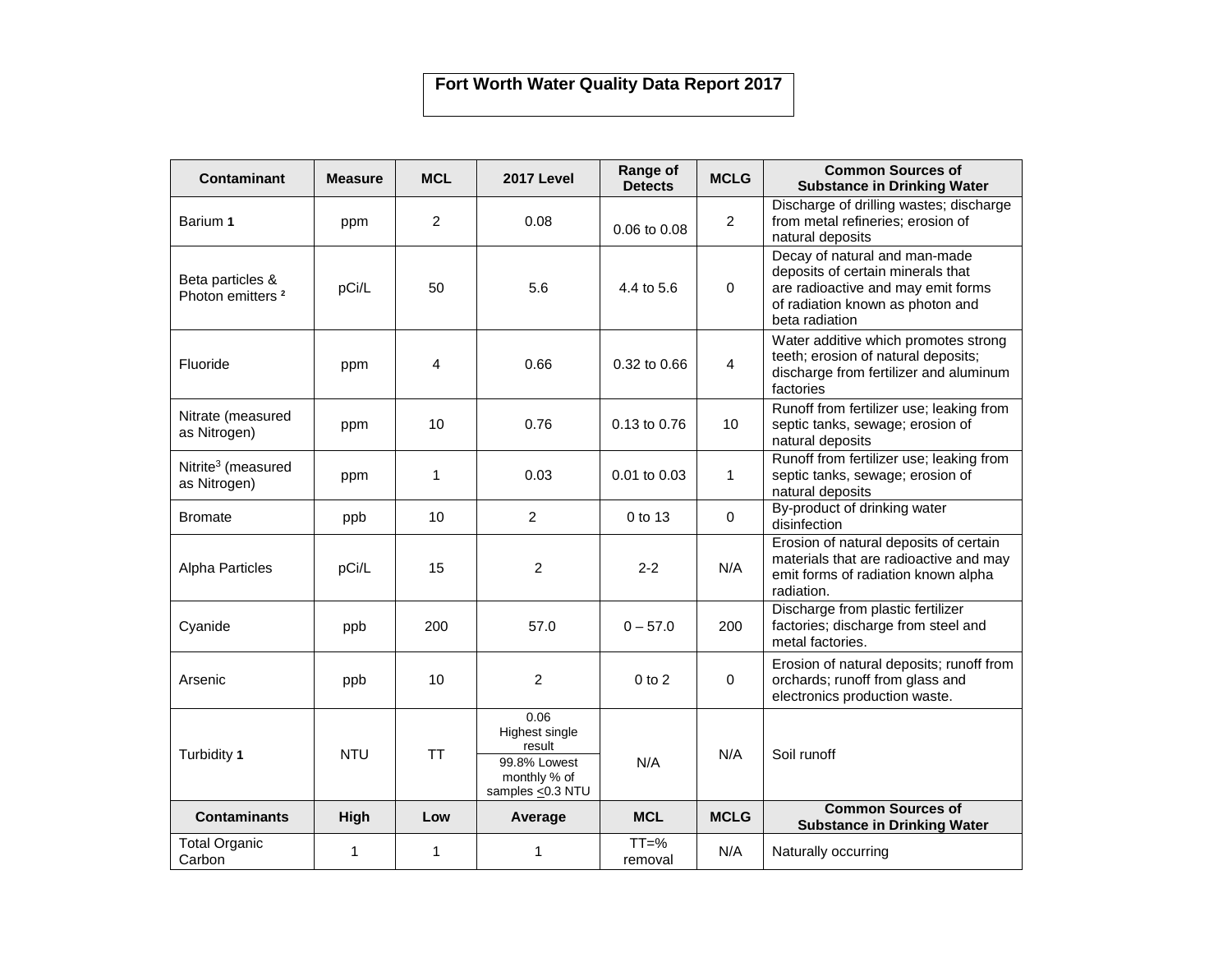Total Organic Carbon is used to determine disinfection by-product precursors. Fort Worth was in compliance with all monitoring and treatment technique requirements for disinfection byproduct precursors.

| Contaminant           | <b>Unit</b> | Range of<br><b>Detections</b> | 2017<br>Level | <b>MCL</b>    | <b>MCLG</b> | <b>Common Sources of</b><br><b>Substance in Drinking Water</b>   |  |
|-----------------------|-------------|-------------------------------|---------------|---------------|-------------|------------------------------------------------------------------|--|
| Chloral Hydrate       | ppb         | 0.18 to 0.70                  | 0.70          | Not Regulated | None        | By-product of drinking water disinfection                        |  |
| <b>Bromoform</b>      | ppb         | 1.19 to 5.83                  | 5.83          | Not Regulated | None        |                                                                  |  |
| Bromodichloromethane  | ppb         | 3.37 to 7.81                  | 7.81          | Not Regulated | None        | By-product of drinking water disinfection;                       |  |
| Chloroform            | ppb         | 2.58 to 7.96                  | 7.96          | Not Regulated | 70          | not regulated individually; included in Total<br>Trihalomethanes |  |
| Dibromochloromethane  | ppb         | 4.33 to 8.51                  | 8.51          | Not Regulated | 60          |                                                                  |  |
| Dichloroacetic Acid   | ppb         | 4.70 to 8.60                  | 8.60          | Not Regulated | None        |                                                                  |  |
| Monochloroacetic Acid | ppb         | $0$ to $0$                    | 0             | Not Regulated | None        | By-product of drinking water disinfection;                       |  |
| Trichloroacetic Acid  | Ppb         | 0 to $1.60$                   | 1.60          | Not Regulated | None        | not regulated individually; included                             |  |
| Monobromoacetic Acid  | ppb         | 1.60 to 3.10                  | 3.10          | Not Regulated | None        | in Haloacetic acids                                              |  |
| Dibromoacetic Acid    | ppb         | 11.9 to 15.3                  | 15.3          | Not Regulated | None        |                                                                  |  |

### **Unregulated Contaminants**

#### **Microorganism testing shows low detections in raw water**

Tarrant Regional Water District monitors the raw water at all intake sites for Cryptosporidium, Giardia Lamblia and viruses. The source is human and animal fecal waste in the watershed. The 2017 sampling showed low level detections of Cryptosporidium, Giardia Lamblia and viruses that are common in surface water. The table below indicates when detections were found in each raw water source.

Cryptosporidium and Giardia Lamblia monitoring is done monthly. Virus monitoring is performed four times a year in January, March, July and September. Viruses are treated through disinfection processes. Cryptosporidium and Giardia Lamblia are removed through a combination of disinfection and / or filtration.

| <b>Intake Location</b>      | Cryptosporidium | Giardia Lamblia  | <b>Adenovirus</b> | <b>Enterovirsus</b> |
|-----------------------------|-----------------|------------------|-------------------|---------------------|
| <b>Richland Chambers</b>    | Not detected    | Not detected     | Not detected      | Not detected        |
| <b>Reservoir</b>            |                 |                  |                   |                     |
| <b>Cedar Creek Lake</b>     | Not detected    | March            | Not detected      | Not detected        |
| Lake Benbrook               | Not detected    | Mav              | Not detected      | Not detected        |
| <b>Eagle Mountain</b>       | Not detected    | January          | Not detected      | Not detected        |
| Lake                        |                 |                  |                   |                     |
| <b>Lake Worth</b>           | Not detected    | January          | Not detected      | Not detected        |
| <b>Clearfork of Trinity</b> | Not detected    | January.         | Not detected      | Not detected        |
| River                       |                 | February, April, |                   |                     |
|                             |                 | May, June        |                   |                     |